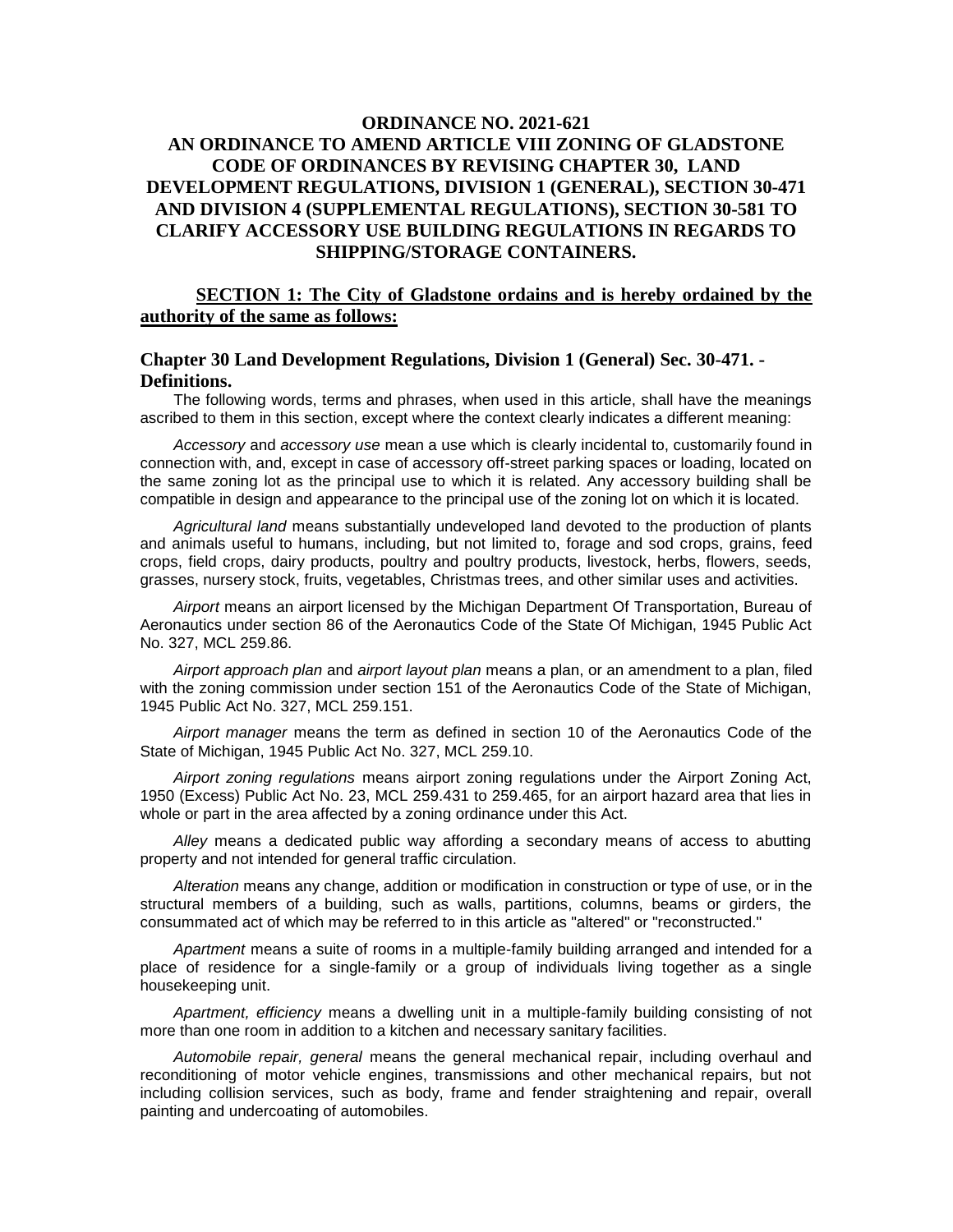*Automobile repair, major* means the general repair, engine rebuilding, rebuilding or reconditioning of motor vehicles and collision services, such as body, frame and fender straightening and repair, overall painting and undercoating of automobiles.

*Automobile service station* means a place where gasoline or other motor fuel or lubricating oil or grease for operating motor vehicles is offered for sale at retail to the public, including the sale of accessories, oiling and light motor service on the premises, but in no case providing general or major vehicle repairs.

*Awning* and *canopy* means a covered structure made of cloth, metal or other material with supporting frames attached to a building which projects beyond the building wall and/or is carried by a frame supported by the building, ground or sidewalk below.

*Block* means the property abutting one side of a street and lying between the two nearest intersecting streets (crossing or terminating), or between the nearest such street and railroad right-of-way, unsubdivided acreage, lake, river or stream, or between any such street, railroad right-of-way, unsubdivided acreage, lake, river or stream and any other barrier to the continuity of development or corporate boundary lines of the city.

*Boardinghouse* means a building, other than a hotel or motel, where lodging and/or meals for three or more persons are served for compensation.

*Building* means a structure erected onsite, a mobile home or mobile structure, a premanufactured or precut structure, above or below ground, designed primarily for the shelter, support or enclosure of persons, animals or property of any kind.

*Building height* means the vertical distance measured from the established grade of a building to the highest point of the roof surface for flat roofs, to the deck line of mansard roofs and to the average height between eaves and the ridge for gable, hip and gambrel roofs.

*Carwash* means a lot on which motor vehicles are washed and waxed, either by the patron or other persons, using machinery specially designed for such purpose.

*Childcare center* means a facility providing for the care and keeping of displaced children, such as orphans.

*Child day care center* means a nursery facility intended to provide for the temporary care of children during the day.

*Church* means a building wherein persons regularly assemble for religious worship, which is used only for such purpose and accessory activities that are customarily associated therewith.

*Clinic* means an establishment where patients who are not lodged overnight are admitted for examination and treatment by medical specialists practicing as a group.

*Club* means an organization of persons for special purposes or for the promulgation of sports, arts, sciences, literature, politics, etc., but which is not operated for profit.

*Conservation easement* means that term as defined in section 2140 of the Natural Resources and Environmental Protection Act, 1944 Public Act No. 451, MCL 324.2140.

*Convalescent* or *nursing home* means a structure with sleeping rooms where persons are housed or lodged and are furnished with meals, nursing and limited medical care.

*Development* means the construction of a new building or other structure on a zoning lot, the relocation of an existing building on another lot or the use of open land for a new use.

*Development rights* means the rights to develop land to the maximum intensity of development authorized by law.

*Development rights ordinance* means an ordinance which may comprise part of a zoning ordinance adopted under Section 507 of Public Act No. 110 of 2006.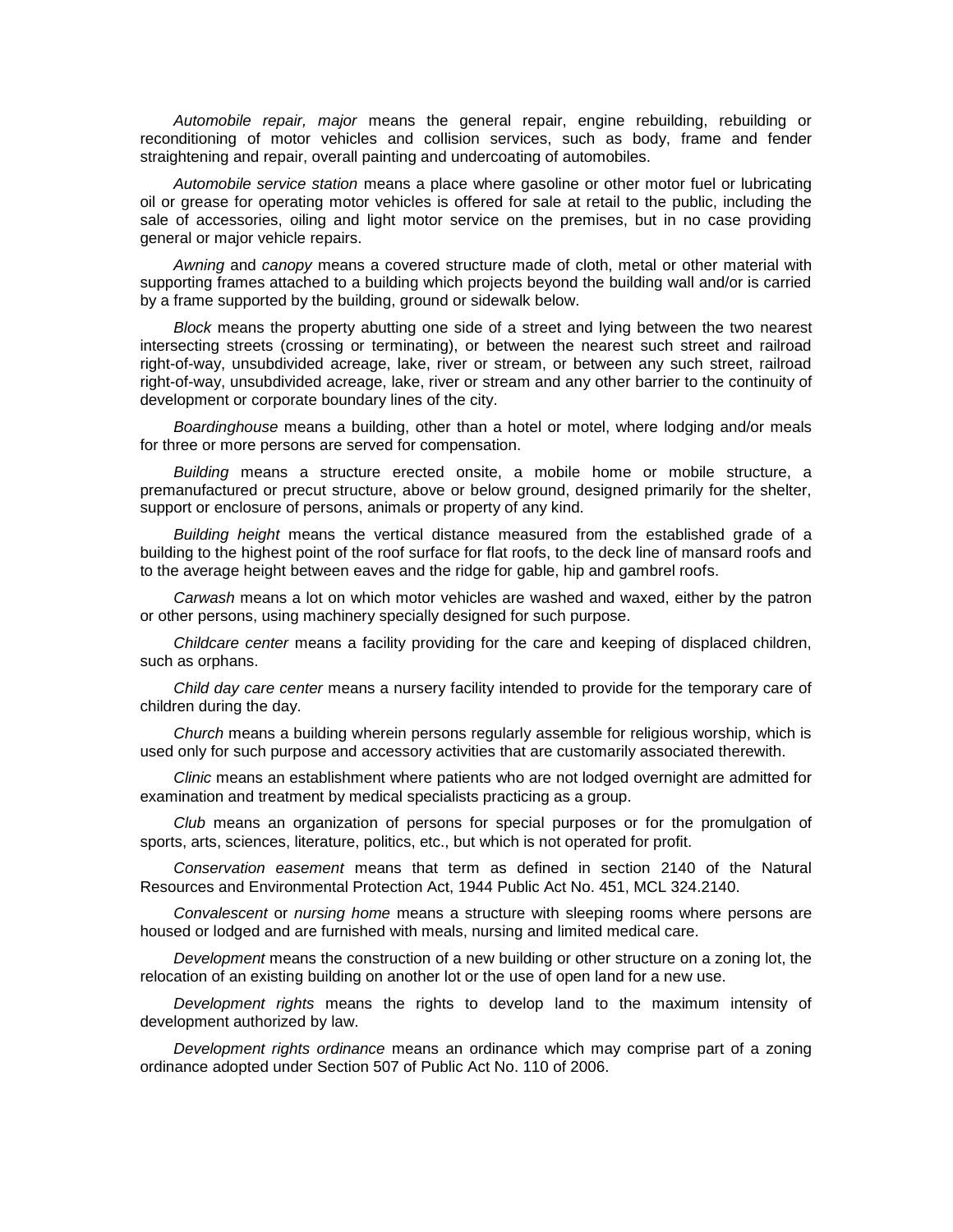*District* means a portion of the incorporated area of the city within which certain regulations and requirements, or various combinations thereof, apply under the provisions of this article.

*Drive-in* means a business establishment developed so that its retail or service character is dependent on providing a driveway approach or parking spaces for motor vehicles so as to serve patrons while in the motor vehicle rather than within a building or structure, or to provide selfservice for patrons and food carry-out.

*Essential services* means the erection, construction, alteration or maintenance by public utilities or municipal departments of underground, surface or overhead gas; electrical, steam, fuel or water transmission or distribution systems; collection, communication, supply or disposal systems, including poles, wires, mains, drains, sewers, pipes, conduits, cables, fire alarms and police call boxes; traffic signals and hydrants in connection with such utilities, but not including buildings which are necessary for the furnishing or adequate service by such utilities or municipal departments for the general health, safety and/or welfare.

*Excavation* means any breaking of ground, except common household gardening and ground care.

*Family* means an individual, or a group of two or more persons related by blood, marriage or adoption, together with not more than three additional persons not related by blood, marriage or adoption, living together as a single housekeeping unit.

*Family child-care home* and *group child-care home* means those terms as defined in section 1 of 1973 Public Act No. 116, MCL 722.111, and only apply to the bona fide private residence of the operator of the family or group child-care home.

*Farm* means the carrying on of any agricultural activity or the raising of livestock or small animals as a source of income.

*Fast-food carryout* means a business establishment where food and/or beverages are prepared on the premises to be sold at retail to patrons, provided the food and/or beverages are not intended to be consumed on the premises or within a motor vehicle parked on the site.

*Fence* means a structure of definite height and location used to serve as a barrier or screen in compliance with the requirements of this article.

*Floor area, gross* means the sum of gross horizontal areas of the several stories of the building measured from the outside surfaces of the exterior walls or from the centerline of party walls, but shall not include porches, breezeways or garages.

*Floor area ratio* means the percentage of lot area to the floor area of all buildings, excluding the floor area of garages, carports and breezeways, and excluding the area of any floor more than four feet below average grade where no part of such basement is used for sleeping rooms or quarters.

*Floor space* means the floor area of all floors, as measured from the inside surfaces of the walls enclosing the part of a building occupied by a single occupant or shared by a distinct group of occupants, excluding common halls, stairwells, sanitary facilities, storage and other areas to which patrons do not have regular access.

*Front lot line* means a line dividing a lot from any public easement or right-of-way of any public street or highway except a limited or controlled access highway to which the lot has no access. In the case of a corner lot or double frontage lot, the line separating such lot from the same street on which adjacent interior lots face shall be the front lot line.

*Garage* means a fully-enclosed building used for the storage of motor vehicles, but not including buildings in which fuel is sold or repair or other services are performed. All garages shall be aesthetically compatible in design and appearance to other buildings already located in the same zoning district.

*Grade* means the ground elevation established for the purpose of regulating the number of stories and the heights of buildings. The building grade shall be the level of the ground adjacent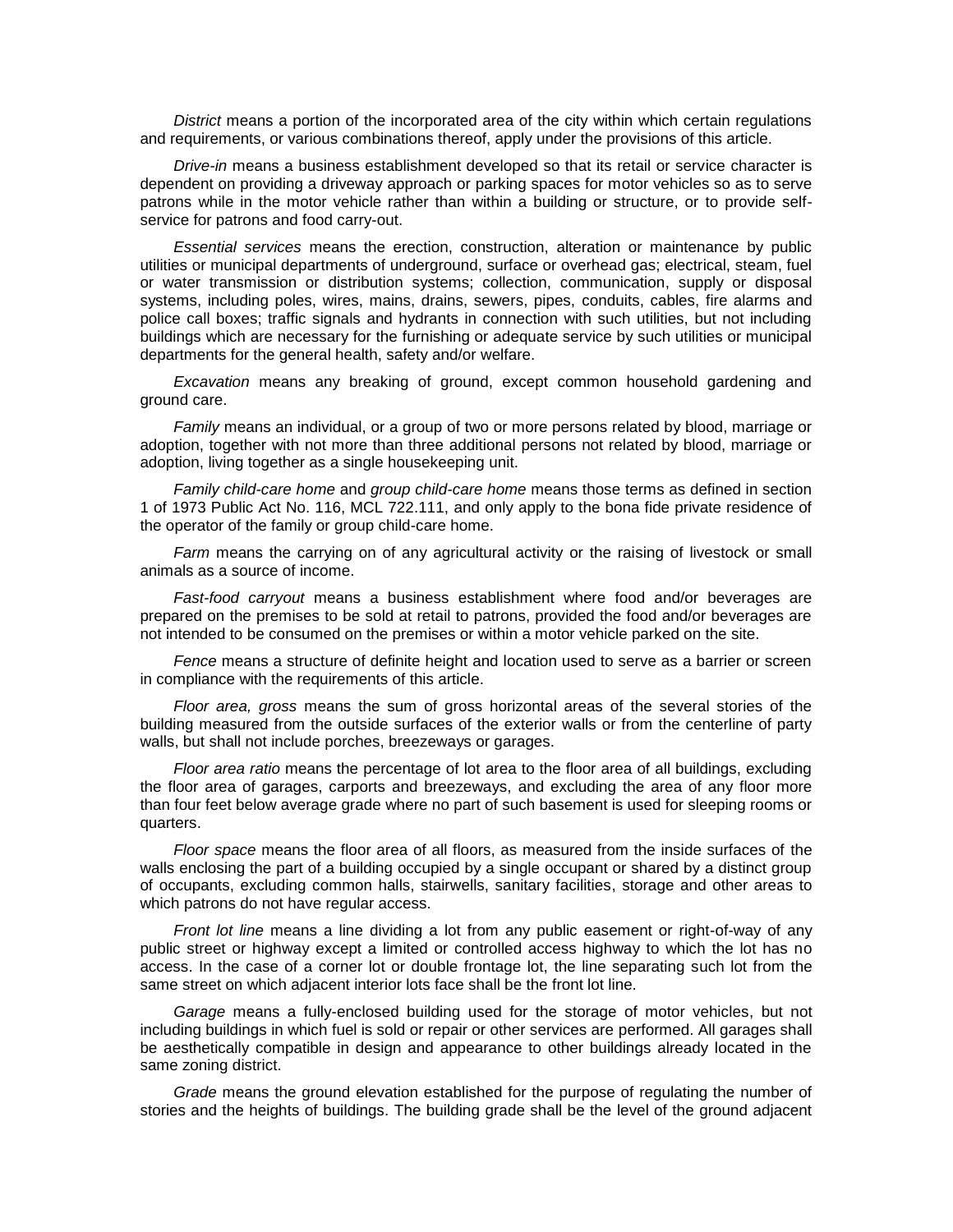to the walls. If the ground is not entirely level, the grade shall be determined by averaging the elevation of the ground for each face of the building.

*Greenbelt* means a strip of land of definite width and location reserved for the planting of shrubs and/or trees to serve as an obscuring screen or buffer strip in carrying out the requirements of this article.

*Greenway* means a contiguous or linear open space, including habitats, wildlife corridors, and trails that links parks, nature reserves, cultural features, or historic sites with each other, for recreation and conservation purposes.

*Ground coverage ratio* means the percentage of lot area included within the outside lines of the exterior walls of all buildings located on the lot, except garages and carports, and including the area of porches, decks, breezeways, balconies and patios, except patios less than six inches above grade.

*Group facility* means a building, structure or institution owned or operated by a governmental unit or agency, or a nonprofit corporation or foundation, which is used for the care and treatment of:

- (1) Abused persons on a temporary basis not to exceed 30 days; or
- (2) Physically, mentally or emotionally impaired persons.

The number of such persons entitled to 24-hour residence in a group facility shall be limited, not including full-time residential staff, to six persons if such persons are physically, mentally or emotionally impaired, or 12 persons if such persons are abused.

*Hospital* means a building, structure or institution in which sick or injured persons, primarily inpatients, are given medical or surgical treatment and which operates under a license by the state health department.

*Home occupation* means a use conducted entirely within an enclosed single-family dwelling. Such uses include, but are not limited to, instruction in a craft or fine art, barbershops and beauty shops, dressmaking shops, real estate and insurance sales, bookkeeping and accounting services or the professional offices of physicians, dentists, chiropractors, osteopaths, attorneys, engineers, architects and similar recognized professions.

*Hotel* means a structure designed, used or offered for residential occupancy for any period less than one month, including tourist homes, resorts and motels, but not including hospitals and nursing homes.

*Housing for elderly* means a dwelling unit specifically designed for the needs of an elderly person, and conforming to the requirements of the state and/or federal programs providing for the housing for the elderly.

*Improvements* means those features and actions associated with a project that are considered necessary by the body or official granting zoning approval to protect natural resources or the health, safety, and welfare of the residents of a local unit of government and future users or inhabitants of the proposed project or project area, including roadways, lighting, utilities, sidewalks, screening and drainage. Improvements do not include the entire project that is the subject of zoning approval.

*Intensity of development* means the height, bulk, area, density, setback, use and other similar characteristics of development.

*Junkyard* means an area where waste, used or secondhand materials are bought and sold, exchanged, stored, baled, packed, disassembled or handled, including, but not limited to, scrap iron and other metals, paper, rags, rubber tires and bottles. A "junkyard" includes automobile wrecking yards and any open area of more than 200 square feet, which is used for storage or keeping or abandonment of junk, but does not include uses established entirely within enclosed buildings.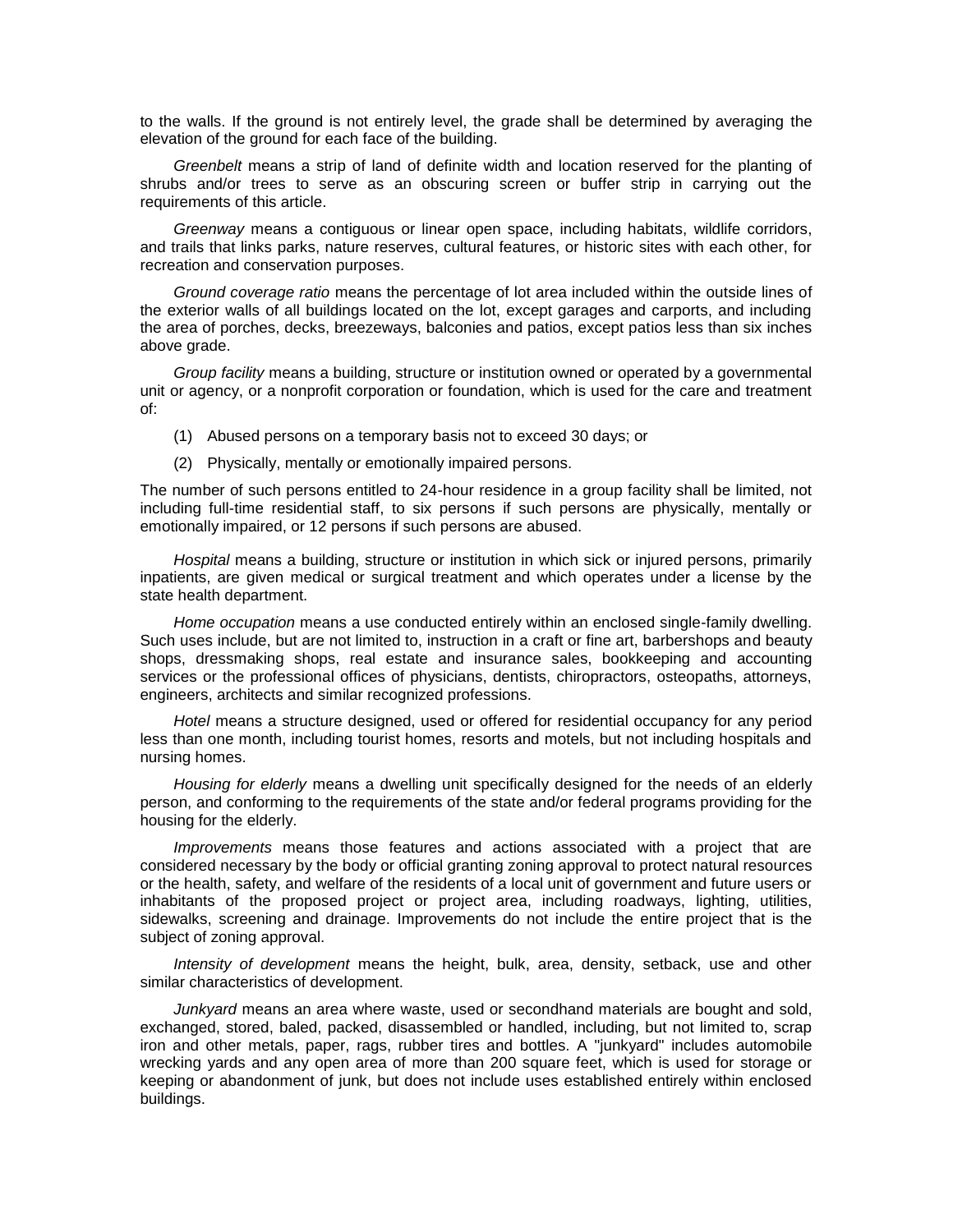*Kennel* means any activity involving the permanent or temporary keeping or treatment of animals as a business other than ordinary agricultural operations.

*Laundromat* means a place where patrons wash, dry or dry clean clothing and other fabrics in machines operated by the patron.

*Legislative body* means the county board of commissioners of a county, the board of trustees of a township or, the council or other similar [boards or council] of a city or village, or other similar duly elected governing body of a city or village.

*Loading space* means an off-street space on the same lot with a building, or group of buildings, for the temporary parking of a commercial vehicle while loading and unloading merchandise or materials.

*Local unit of government* means a county, township, city or village.

*Lot* means the contiguous land in the same ownership which is not divided by a public highway or alley, including any part of such lot subject to an easement for any purpose, other than a public highway or alley, but excluding any part which is severed from another lot where the severance creates a nonconformity of use or structure.

*Lot area* means the area of land within the boundary of a lot, excluding any part under water.

*Lot, corner* means a lot where the interior angle of two adjacent sides at the intersections of two streets is less than 135 degrees. A lot abutting on a curved street shall be considered a corner lot for the purpose of this article if the arc is of a radius less than 150 feet and the tangents to the curve, at the two points where the lot lines meet the curve or the straight street line extended form an interior angle of less than 135 degrees.

*Lot, interior* means a lot other than a corner lot.

*Lot line* means a line marking the boundary of a lot.

*Lot, through* means an interior lot having frontage on two more or less parallel streets as distinguished from a corner lot. In the case of a row of double-frontage lots, all yards of such lots adjacent to streets shall be considered frontage, and front-yard setbacks shall be provided as required.

*Mental health center* means a hospital or clinic where the primary activity is the treatment and care of persons suffering from mental or emotional disorders.

*Mobile home* means a movable or portable dwelling constructed to be towed on its own chassis and designed for permanent year-round living as a single-family dwelling. This term shall not include motor homes, campers, recreational vehicles or other transportable structures designed for temporary use and which are not designed primarily for permanent residence and connection to sanitary sewage, electrical power and portable water utilities.

*Mobile home park* means a plot of ground upon which two or more mobile homes, occupied for dwelling or sleeping purposes, are located.

*Multiple dwelling* means a structure designed or used for residential occupancy by three or more families, with or without common or separate kitchen or dining facilities, including apartment houses, apartment hotels, rooming houses, fraternities, sororities, dormitories, townhouses and similar housing types, but not including hotels, hospitals or nursing homes, and shall conform in all other respects to the standards set forth in this article for single-family dwellings.

*Municipality* means the City of Gladstone, Michigan.

*Nuisance* means an offensive, annoying, unpleasant or obnoxious thing or practice, cause or source of annoyance, especially a continuing or repeated invasion of any physical characteristics of activity or use across a property line which can be perceived by or affects a human being; the generation of an excessive or concentrated movement of people or things such as, but not limited to, noise, dust, smoke, odor, glare, fumes, flashes, vibrations, objectionable effluent or the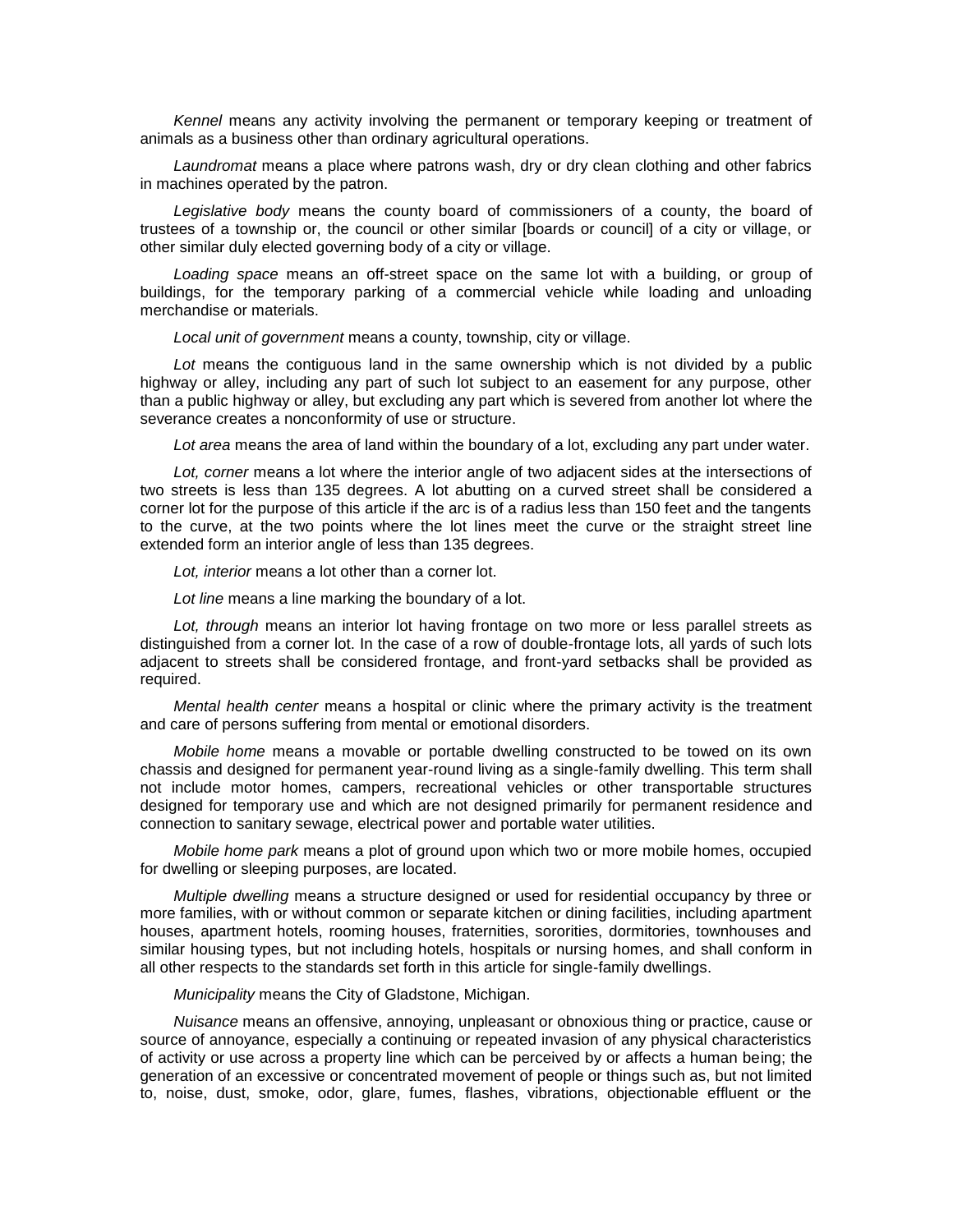congregation of people, especially at night, passenger traffic or invasion of nonabutting street frontage by traffic.

*Nursery and plant materials* means a space, building or structure, or combination thereof, for the storage of live trees, shrubs or plants, flowers or related items offered for retail sale on the premises, including products used for gardening or landscaping. The term "nursery," as used in this article, does not include any space, building or structure used for the sale of fruits, vegetables or Christmas trees.

*Nursing home* means a structure designed or used for residential occupancy that provides limited medical or nursing care on the premises for occupants, but does not include a hospital or mental health center.

*Off-street parking lot* means a facility providing vehicular parking spaces, with adequate drives and aisles for maneuvering so as to provide access for entrance and exit for the parking of vehicles.

*Open front store* means a business establishment developed so that service to patrons may be extended beyond the walls of the structure, not requiring the patron to enter the structure. This term shall not include automobile repair or gasoline service stations. Such services shall be wholly contained within the parcel and behind the required front-yard setback.

*Other eligible land* means land that has a common property line with agricultural land from which development rights have been purchased and is not divided from that agricultural land by a state or federal limited access highway.

*Parking space* means an area of definite length and width, which shall be exclusive of drives, aisles or entrances giving access to such parking space and shall be fully accessible for the parking of permitted vehicles.

*Person* means an individual, partnership, corporation, association, governmental entity or other legal entity.

*Population* means the population according to the most recent federal decennial census or according to a special census conducted under section 7 of the Glen Steil State Revenue Sharing Act of 1971, 1971 Public Act No. 140, MCL 141.907 whichever is the more recent.

*Pre-existing, nonconforming, two-family dwelling* means an existing structure in the R-1 district constructed as a two-family building that has off-street parking, a private entrance for both families, separate utilities and separate bathroom facilities.

*Principal use* means the main use to which the premises are devoted and the principal purpose for which the premises exist.

*Public utility* means a person, firm or corporation, municipal department, board or commission duly authorized to furnish to the public under federal, state or municipal regulations gas, steam, electricity, sewage disposal, communication, telephone, telegraph, cable television, transportation or water.

*Rear lot line* means the lot line opposite the front lot line. In the case of a lot pointed at the rear, the rear lot line shall be an imaginary line parallel to the front lot line, but not less than ten feet long, lying farthest from the front lot line and wholly within the lot.

*Recreational vehicle* means a vehicle designed or constructed for the transportation of people, primarily for recreational purposes, and which may permit occupancy of such vehicle as a sleeping place, including, but not limited to, motor homes, campers, camper trailers, off-road vehicles, boats and utility trailers.

*Restaurant* means a lot upon which food or beverages are cooked or prepared and offered for sale and where consumption is permitted on the premises, whether or not entertainment is offered, and includes establishments commonly known as bars, grills, cafes, taverns, nightclubs, drive-ins and any fast-food establishment permitting consumption on the premises.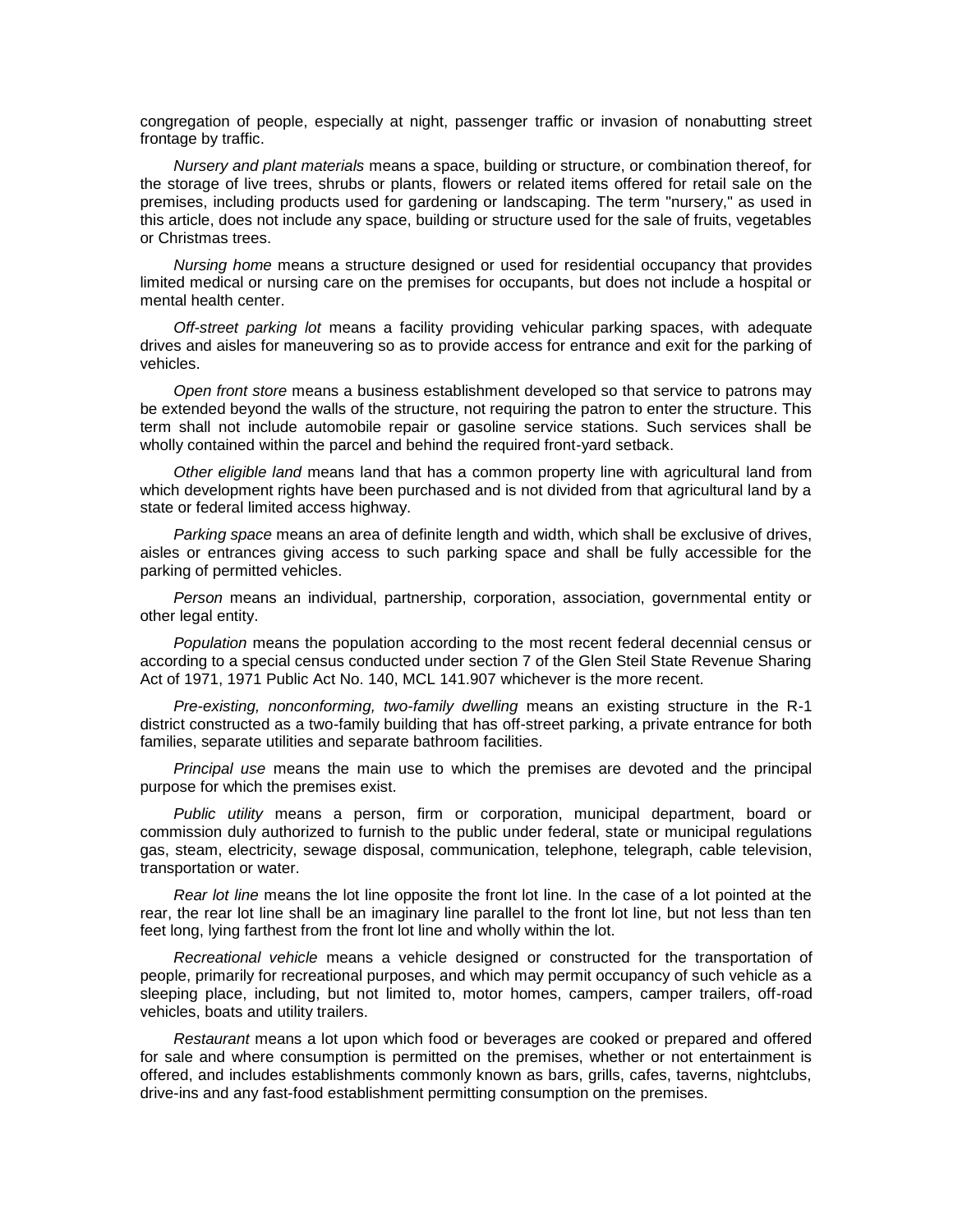*Schools* includes public schools owned and operated by the Gladstone Area Public School District, private and/or parochial educational institutions, when operated primarily for the purpose of giving preparatory education similar in character to that provided in public schools or kindergartens, and public-school academies, as defined by MCL 380.501 et seq.

*Setback* means the distance required to obtain the minimum front, side or rear yard open space provisions of this article.

*Side lot line* means any lot lines other than the front lot line or rear lot line.

*Shipping Containers means standardized, reusable containers, including cargo containers, which were originally designed for or used in the packing, shipping, movement or transportation of freight, goods, commodities or other articles, or originally designed for or capable of being mounted on or moved by rail, truck or ship by means of being mounted on a chassis or similar transport device. This definition shall include the term "transport containers" and "portable site storage containers" which have a similar appearance and characteristics of cargo containers.*

*Single-family dwelling* means a building containing not more than one dwelling unit designed for residential use that complies with the following standards:

- (1) It complies with the minimum square footage requirements of this article for the zoning district in which it is located.
- (2) It has a minimum width across any front, side or rear elevation of 20 feet.
- (3) It is firmly attached to a permanent foundation constructed on the site.
- (4) If such dwelling is a mobile home as defined in this section, such mobile home shall be installed with the wheels removed. Additionally, no dwelling shall have an exposed towing mechanism, undercarriage or chassis.
- (5) The dwelling is connected to a public sewer and water supply, or to such private facilities approved by the local health department.
- (6) The dwelling contains a storage capability area in a basement located under the dwelling, in an attic area, in closet areas or in a separate structure of standard construction similar to or of better quality than the principal dwelling, which storage area shall be equal to ten percent of the square footage of the dwelling, or 100 square feet, whichever shall be less.
- (7) The dwelling is aesthetically compatible in design and appearance with other residences in the vicinity, with either a roof overhang of not less than six inches on all sides or, alternatively, with window sills and roof drainage systems concentrating roof drainage at collection points along the sides of the dwelling; has no fewer than two exterior doors with the second door being located in either the rear or side of the dwelling; and contains permanently-attached steps connected to the exterior door areas or to porches connected to such door areas where required by a difference in elevation. The compatibility of design and appearance shall be determined in the first instance by the zoning administrator upon review of the plans submitted for a particular dwelling subject to appeal by an aggrieved party to the zoning board of appeals within a period of 15 days from the receipt of notice of the zoning administrator's decision. Any determination of compatibility shall be based upon the standards set forth in this definition, as well as the character, design and appearance of one or more residential dwellings located outside of mobile home parks within 2,000 feet of the subject dwelling, where such area is developed with dwellings to the extent of not less than 20 percent of the lots situated within such area or, where such area is not so developed, by the character, design and appearance of one or more residential dwellings located outside of mobile home parks throughout the city. Such dwellings shall not be construed to prohibit innovative design concepts involving such matters as solar energy, view, unique land contour or relief from the common or standard designed home.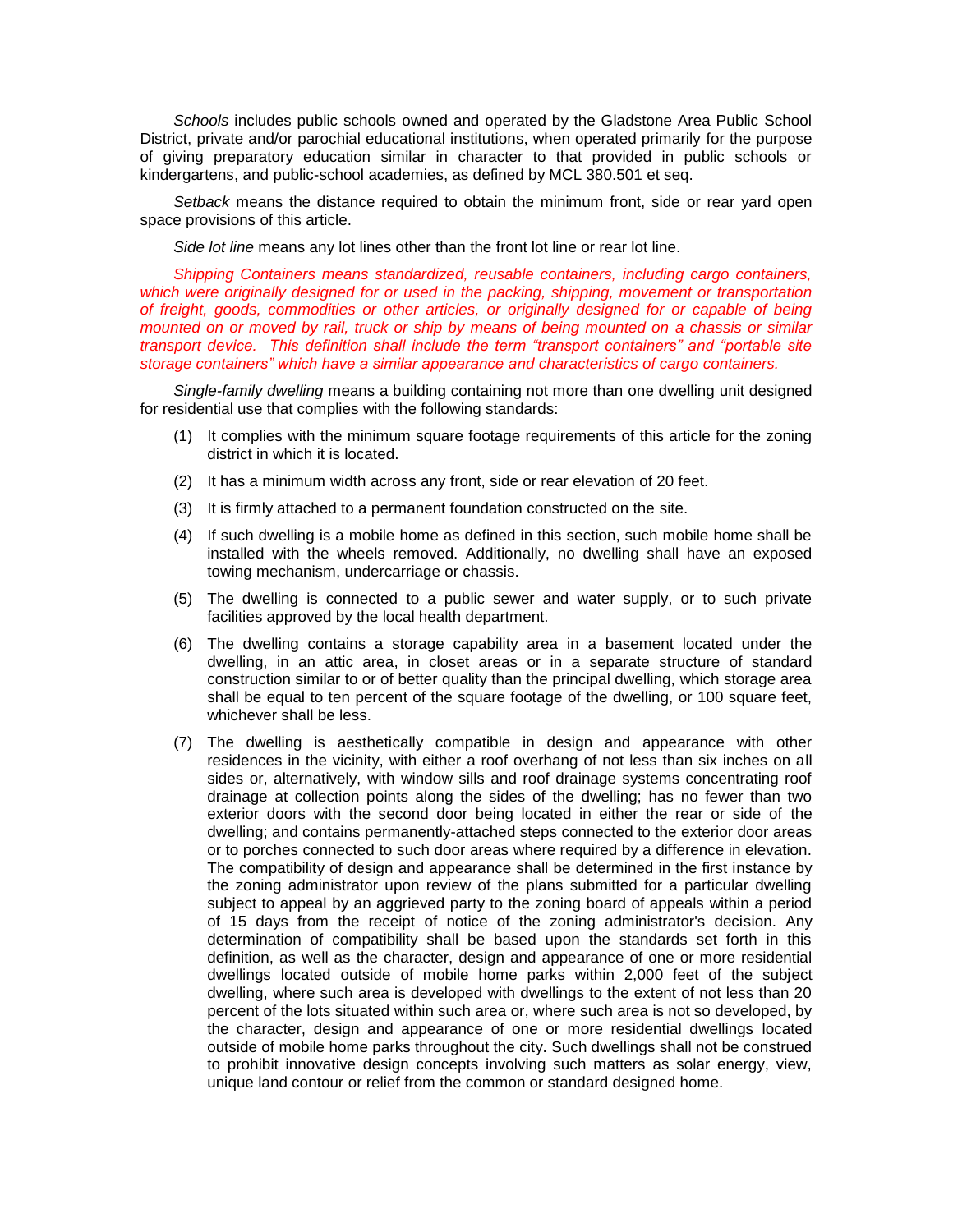(8) The dwelling contains no additions, rooms or other areas which are not constructed with similar quality workmanship as the original structure, including permanent attachment to the principal structure and construction of a foundation as required in this definition.

The standards set forth in subsections (1)—(8) of this definition shall not apply to a mobile home located in a licensed mobile home park or mobile home subdivision, except to the extent required by state or federal law or otherwise specifically required in the ordinance of the city pertaining to such parks. All construction required in this definition shall be commenced only after a building permit has been obtained. The dwelling shall comply with all pertinent building and fire codes.

*Site plan* includes the documents and drawings required by the zoning ordinance to insure that a proposed land use or activity is in compliance with local ordinances and state and federal statutes

*State-licensed residential facility* means a structure constructed for residential purposes that is licensed by the state under the Adult Foster Care Facility Licensing Act, 1979, Public Act No. 218, MCL 400.701 to 400.737, or 1973 Public Act No. 116, MCL 722.111 to 722.128, and provides residential services for six or fewer individuals under 24-hour supervision or care.

*Street* means a dedicated public right-of-way, other than an alley, which affords the principal means of access to abutting property.

*Structure* means any constructed, erected or placed material or combination of materials in or upon the ground, including, but not limited to, buildings, mobile homes, radio towers, satellite dishes or earth stations, sheds, signs, storage bins, but excluding sidewalks and paving on streets, driveways, parking areas and patios.

*Swimming pool, private* means any artificially constructed, nonportable pool or structure erected in connection with or appurtenant to one or more private residences, either above or below or partly above or partly below grade, located either in part or wholly outside of a permanently-enclosed and roofed building, designed to hold water to a depth greater than 24 inches at any place in the structure when filled to capacity, and intended to be used for swimming or wading.

*Temporary building and use* means a structure or use permitted by the zoning board of appeals to exist during periods of construction of the main use, or for special events.

*Two-family dwelling* means a building containing two separate dwelling units designed for residential use and conforming in all other respects to the standards set forth in this article for single-family dwellings.

*Yard* means the open space on the same lot with a main building, as follows:

- (1) *Front yard* means an open space extending the full width of the lot, the depth of which is the minimum horizontal distance between the front lot line and the nearest projection of the main building. In the case of a corner lot, the front yard may be opposite either street frontage.
- (2) *Rear yard* means an open space extending the full width of the lot, the depth of which is the minimum horizontal distance between the rear lot line and the nearest projection of the main building. In the case of a corner lot, the rear yard may be opposite either street frontage.
- (3) *Side yard* means an open space between a main building and the side lot line, extending from the front yard to the rear yard, the width of which is the horizontal distance from the nearest projection on the side lot line to the nearest projection of the main building.

*Undeveloped state* means a natural state preserving natural resources, natural features, scenic or wooded conditions, agricultural use, open space, or similar use of condition. Land in an undeveloped state does not include a golf course but may include a recreational trail, picnic area;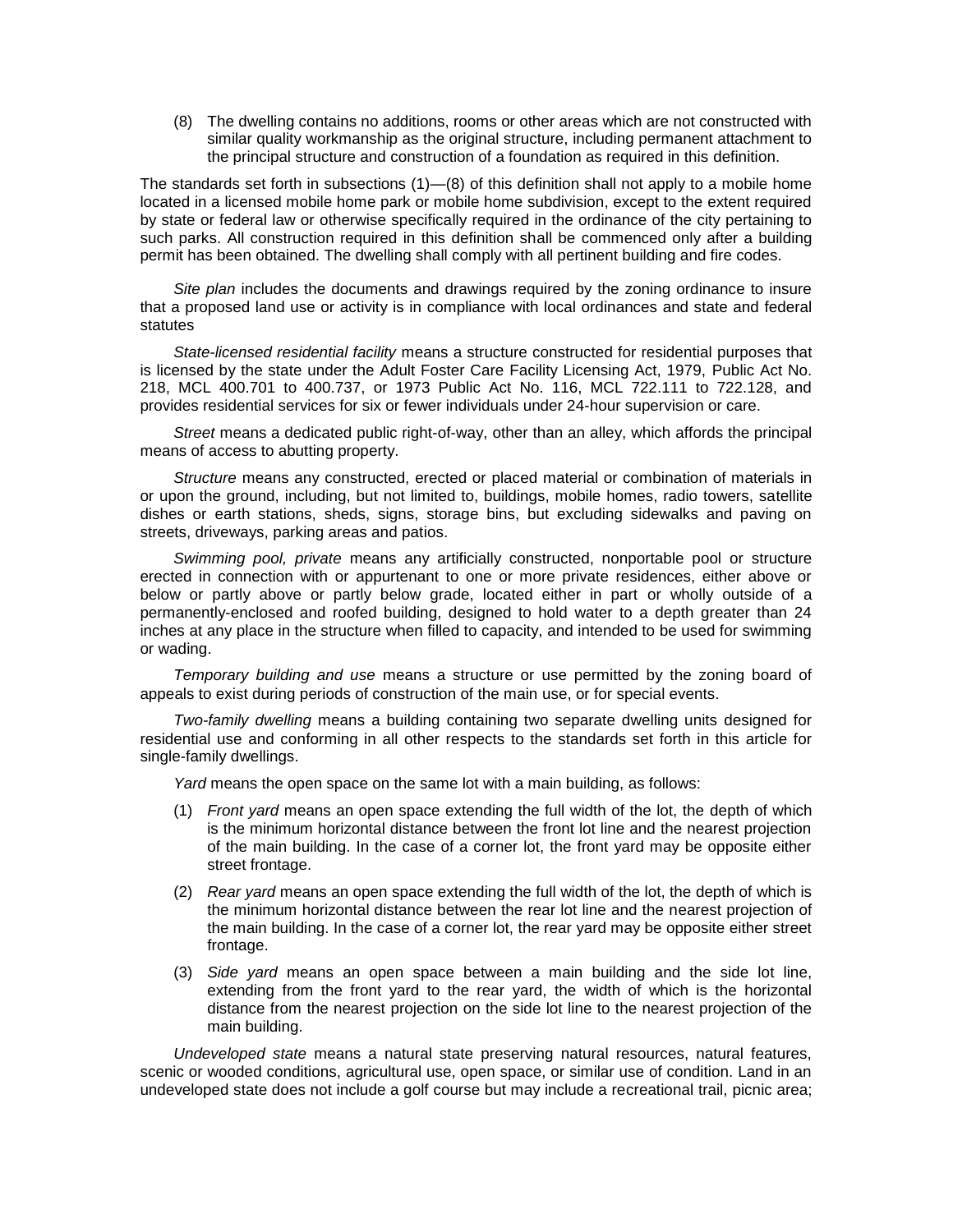children's play area, greenway, or linear park. Land in an undeveloped state may be, but is not required to be, dedicated to the use of the public.

*Zoning commission* means a planning commission exercising the authority of a zoning board as appointed by the legislative body.

*Zoning jurisdiction* means the area encompassed by the legal boundaries of a city or village or to the area encompassed by the legal boundaries of a county or township outside the limits of incorporated cities and villages. The zoning jurisdiction of a county does not include the areas subject to a township zoning ordinance.

(Code 1976, § 150.02; Ord. No. 453, § 102, 12-8-1986; Ord. No. 459, § 102, 8-8-1988; Ord. No. 462, § 1(150.02), 10-9-1989; Ord. No. 506, § 1, 6-24-1996; Ord. No. 514, § 1, 8-25-1997; Ord. No. 547, § 1(102), 10-27-2003; Ord. No. 564, § 2, 3-26-2007; Ord. No. 574, 10-27-2008)

#### **Chapter 30 Land Development Regulations, Division 4 (Supplemental Regulations) Sec. 30-581 – Accessory uses and structures.**

Where a lot is devoted to a permitted principal use, customary accessory uses and structures are authorized, except as prohibited specifically or by necessary implication in this [article] or any other ordinance. The following special rules are applicable:

- (1) Customary home occupations are permitted as an accessory conditional use to residential use or occupancy but only to the extent authorized by the definitions of these terms in this article.
- (2) Accessory uses to a gas station are limited to lubrication, changing oil and filters, changing and repairing of tires and tubes, engine tune-up, hand washing and polishing without automatic equipment, and replacement of light bulbs, windshield wiper blades and other small parts, and do not include steam cleaning, body repairs, painting, or transmission or chassis repairs except as listed above.
- (3) Prefabricated items and structures built for purposes other than storage, such as shipping containers, as defined in Sec 30-471, railroad cars, trailers, recreational vehicles, bus bodies and other vehicle bodies shall be deemed to not qualify as an approved accessory building hereunder and under code Sec 30-471.
- (4) The compatibility, design and appearance of an accessory building shall be determined in the first instance by the zoning administrator upon review of plans submitted, subject to appeal by an aggrieved party to the zoning board of appeals within a period of 15 days from the receipt of notice of the zoning administrator's decision.
- (5) Notwithstanding any other provision of the city code, the use of shipping containers is deemed to be a permitted use only in districts zoned Industrial.

(Code 1976, § 150.39; Ord. No. 453, § 513, 12-8-1986)